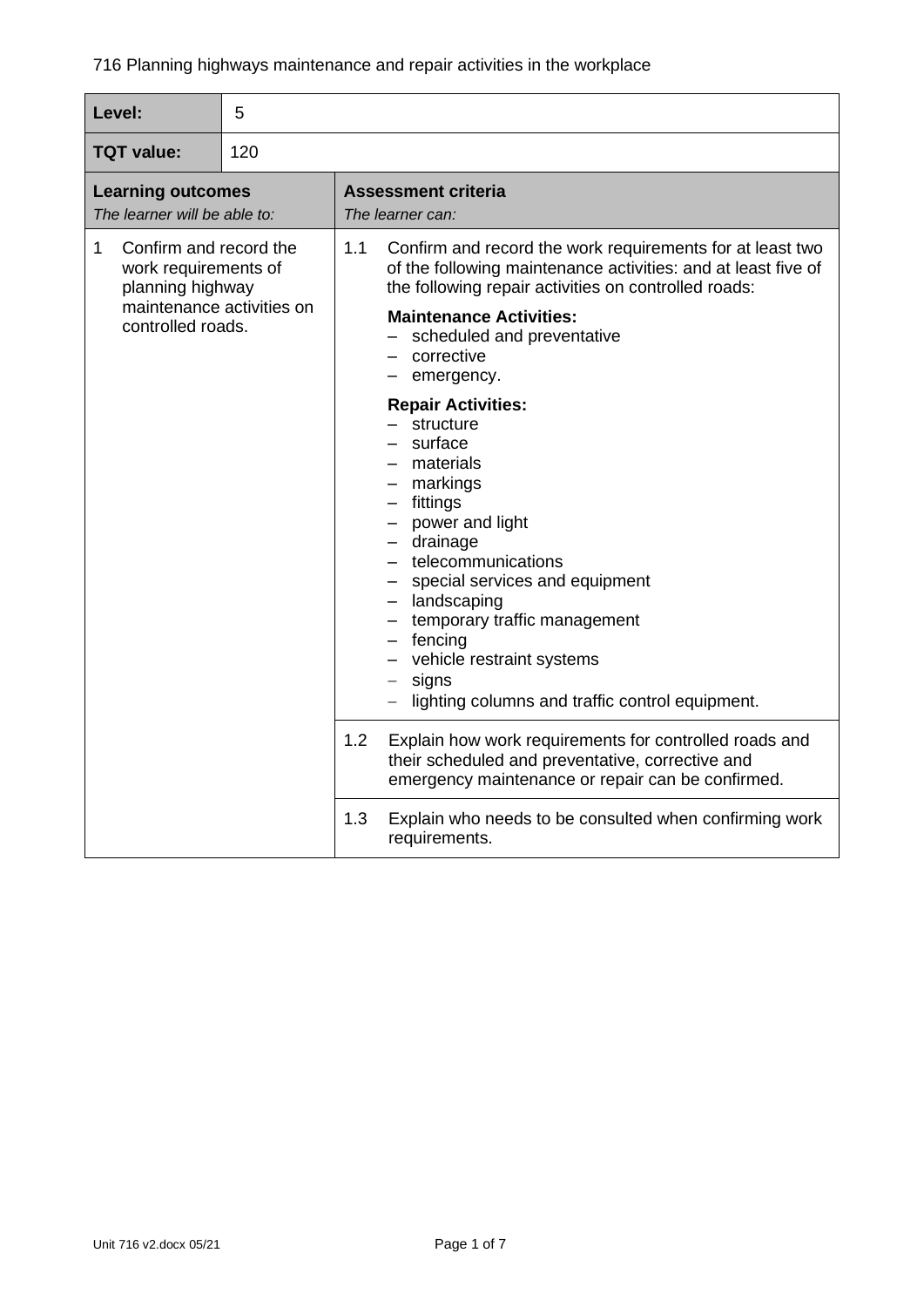| <b>Learning outcomes</b><br>The learner will be able to:                                    | <b>Assessment criteria</b><br>The learner can:                                                                                                                                                                                                                                                                                                                                               |
|---------------------------------------------------------------------------------------------|----------------------------------------------------------------------------------------------------------------------------------------------------------------------------------------------------------------------------------------------------------------------------------------------------------------------------------------------------------------------------------------------|
|                                                                                             | 1.4<br>Describe how to confirm the work requirements for the<br>following work activities:<br><b>Repair activities</b>                                                                                                                                                                                                                                                                       |
|                                                                                             | structure<br>surface<br>materials<br>markings<br>fittings<br>$\qquad \qquad -$<br>power and light<br>drainage<br>telecommunications<br>special services and equipment<br>$\qquad \qquad -$<br>landscaping<br>$\qquad \qquad -$<br>temporary traffic management<br>$\qquad \qquad -$<br>fencing<br>vehicle restraint systems<br>signs<br>—<br>lighting columns and traffic control equipment. |
| Identify and review<br>$\overline{2}$<br>influencing factors about<br>the work environment. | 2.1<br>Consider at least three of the following influencing factors<br>relating to the work environment:<br>organisational requirements<br>- contractual requirements<br>statutory requirements<br>resource allocation<br>- stakeholder requirements<br>- working requirements<br>environmental considerations.                                                                              |
|                                                                                             | 2.2<br>Examine how to identify and review the following<br>influencing factors:<br>organisational requirements<br>contractual requirements<br>- statutory requirements<br>- resource allocation<br>- stakeholder requirements<br>- working requirements<br>environmental considerations.                                                                                                     |
|                                                                                             | Examine how influencing factors can be identified and<br>2.3<br>what different methods can be used to review them when<br>planning maintenance or repair activities on controlled<br>roads.                                                                                                                                                                                                  |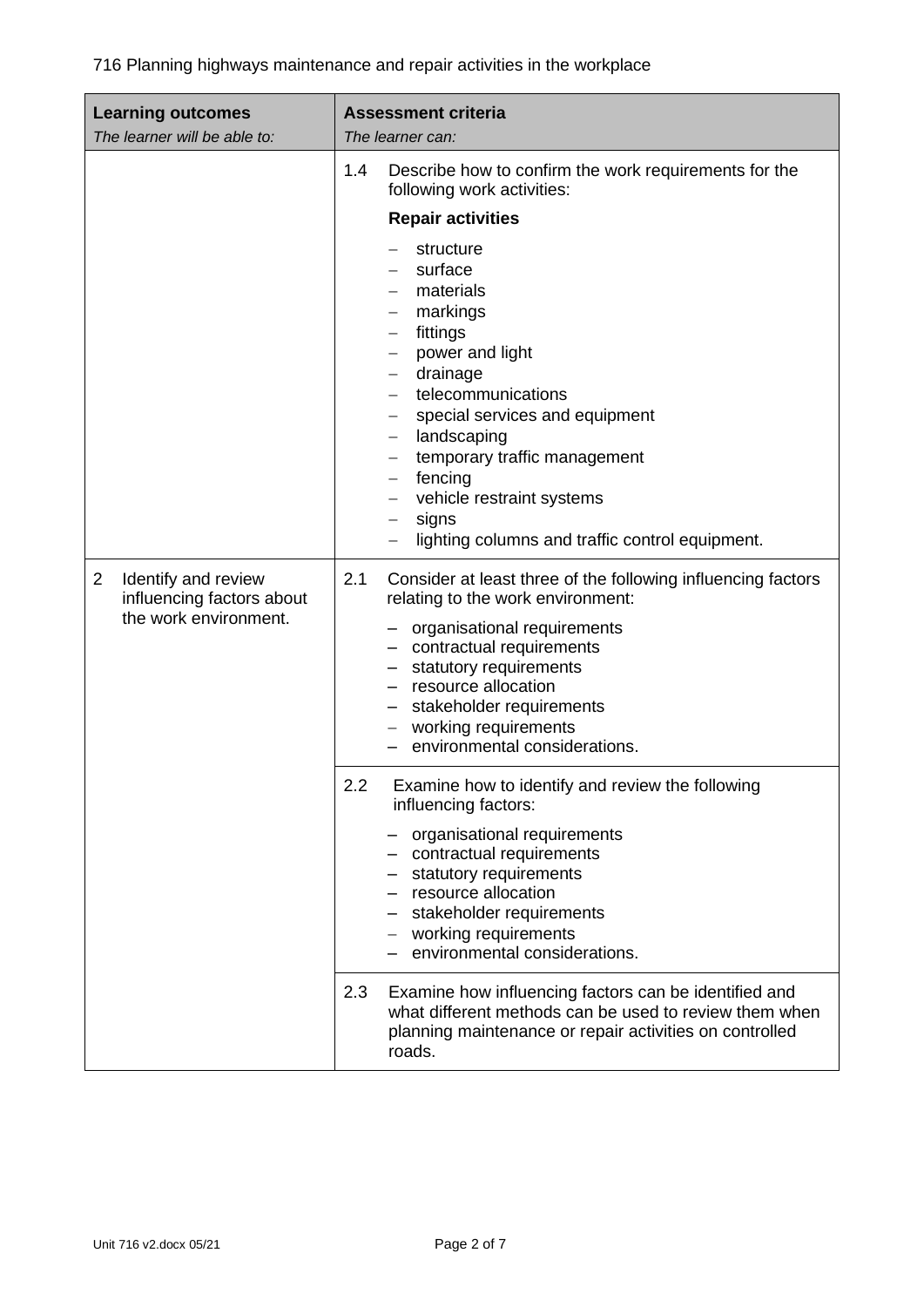| <b>Learning outcomes</b><br>The learner will be able to:                                | <b>Assessment criteria</b><br>The learner can:                                                                                                                                                                              |
|-----------------------------------------------------------------------------------------|-----------------------------------------------------------------------------------------------------------------------------------------------------------------------------------------------------------------------------|
| 3<br>Consult with guidance<br>materials.                                                | 3.1<br>Consult at least two of the following guidance materials<br>and record the outcomes:                                                                                                                                 |
|                                                                                         | manufacturer's instructions under the Construction<br><b>Product Regulations</b><br>log books<br>maintenance schedules and manuals<br>practice guides and specifications<br>current legislation and official guidance.<br>— |
|                                                                                         | 3.2<br>Explain how to identify and review the following guidance<br>materials:                                                                                                                                              |
|                                                                                         | manufacturer's instructions under the Construction<br><b>Product Regulations</b><br>log books<br>maintenance schedules and manuals                                                                                          |
|                                                                                         | practice guides and specifications<br>current legislation and official guidance.                                                                                                                                            |
|                                                                                         | 3.3<br>Explain how to review risk assessments and method                                                                                                                                                                    |
|                                                                                         | statements and use that information to inform the planned<br>work.                                                                                                                                                          |
|                                                                                         | 3.4<br>Describe how to record the outcome from consulting the<br>guidance materials, risk assessments and method<br>statements.                                                                                             |
|                                                                                         | Examine when and how to consult manufacturer's<br>3.5<br>instructions under the construction product regulations.                                                                                                           |
| Prioritise and record the<br>4<br>maintenance activities by<br>assessing and accounting | 4.1<br>Prioritise and record the maintenance activities by<br>assessing and accounting for all of the following<br>influencing factors:                                                                                     |
| for all the influencing<br>factors.                                                     | - organisational requirements<br>- contractual requirements<br>- statutory requirements<br>- resource allocation<br>- working requirements<br>- environmental consideration<br>- weather conditions.                        |
|                                                                                         | 4.2<br>Describe how to assess and account for the following<br>influencing factors:                                                                                                                                         |
|                                                                                         | - organisational requirements<br>- contractual requirements<br>- statutory requirements<br>- resource allocation<br>- working requirements<br>- environmental consideration<br>- weather conditions.                        |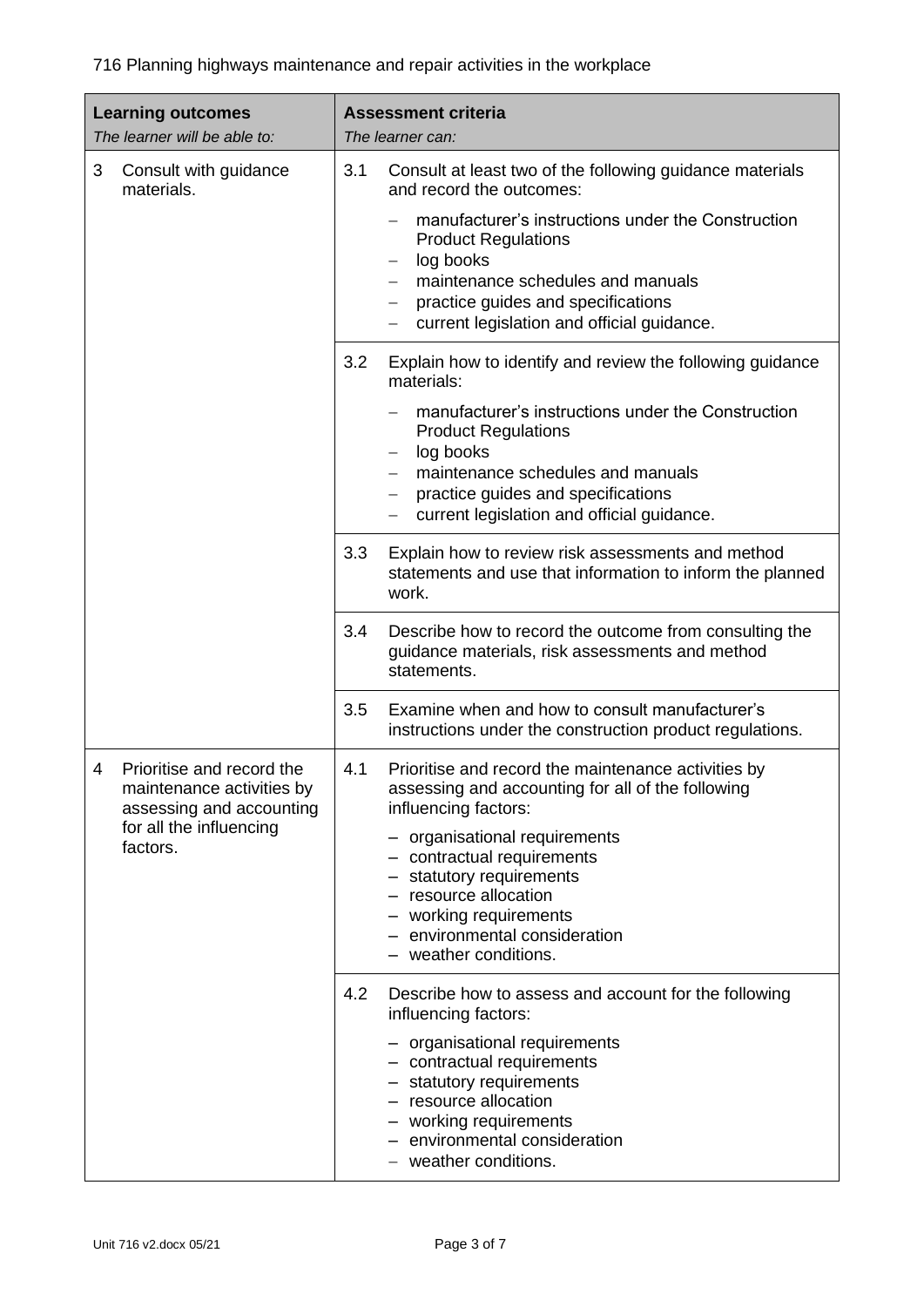| <b>Learning outcomes</b><br>The learner will be able to:                                                 | <b>Assessment criteria</b><br>The learner can:                                                                                                                                                                                                                                                                                                                                                                                                                   |
|----------------------------------------------------------------------------------------------------------|------------------------------------------------------------------------------------------------------------------------------------------------------------------------------------------------------------------------------------------------------------------------------------------------------------------------------------------------------------------------------------------------------------------------------------------------------------------|
|                                                                                                          | 4.3<br>Explain how to prioritise scheduled and preventative,<br>corrective and emergency maintenance activities.                                                                                                                                                                                                                                                                                                                                                 |
| 5<br>Amend priorities to take<br>account of changing<br>circumstances whilst<br>maintaining consistency. | 5.1<br>Review and update pre-determined maintenance or repair<br>priorities, considering the following changing<br>circumstances whilst maintaining consistency with the<br>influencing factors:<br>susceptibility to damage<br>- safety requirements<br>- need to inhibit, and respond to deterioration<br>- compromised operational effectiveness<br>- weather conditions<br>- use or change of use<br>- current legislation<br>resources<br>security threats. |
|                                                                                                          | 5.2<br>Explain how to account for the following changing<br>circumstances:<br>susceptibility to damage<br>safety requirements<br>need to inhibit, and respond to deterioration<br>compromised operational effectiveness<br>weather conditions<br>use or change of use<br>$\overline{\phantom{m}}$<br>current legislation<br>$\qquad \qquad -$<br>resources<br>security threats.                                                                                  |
|                                                                                                          | 5.3<br>Explain how to amend priorities when reviewing the<br>following influencing factors:<br>organisational requirements<br>contractual requirements<br>statutory requirements<br>resource allocation<br>working requirements<br>environmental considerations.                                                                                                                                                                                                 |
|                                                                                                          | 5.4<br>Assess the different types of temporary traffic<br>management for all controlled roads.                                                                                                                                                                                                                                                                                                                                                                   |
|                                                                                                          | Analyse the potential risks of works impacting on the<br>5.5<br>cultural significance of the historic environment.                                                                                                                                                                                                                                                                                                                                               |
|                                                                                                          | Evaluate the specific requirements for building and<br>5.6<br>structures of traditional (pre 1919) construction or of<br>architectural, historical or archaeological significance.                                                                                                                                                                                                                                                                               |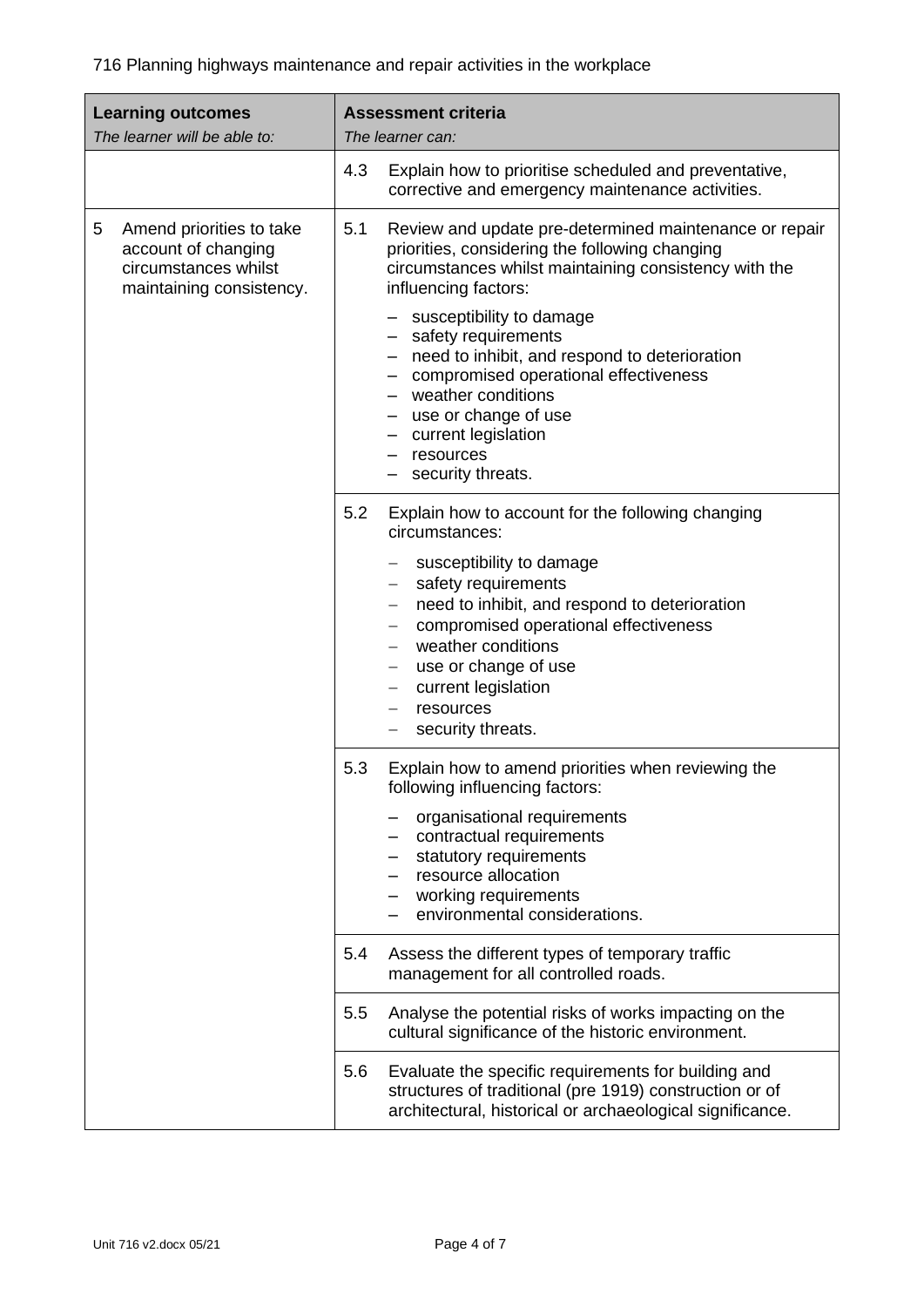| <b>Learning outcomes</b><br>The learner will be able to:                                                                 |            | <b>Assessment criteria</b><br>The learner can:                                                                                                                                                                                                                                                                                                                                                                                                                          |
|--------------------------------------------------------------------------------------------------------------------------|------------|-------------------------------------------------------------------------------------------------------------------------------------------------------------------------------------------------------------------------------------------------------------------------------------------------------------------------------------------------------------------------------------------------------------------------------------------------------------------------|
| 6<br>Prepare plans or<br>schedules of maintenance<br>activities and negotiate<br>and agree them with<br>decision makers. | 6.1<br>6.2 | Prepare plans or schedules for at least two of the following<br>maintenance activities:<br>regular programmes<br>tendered works<br>responsive works<br>cost estimated works<br>winter maintenance<br>traffic maintenance (signing, lighting and guarding)<br>temporary traffic management (on motorways and high<br>speed dual carriageways)<br>risk assessments and method statements.<br>Negotiate and agree the proposed plans or schedules with<br>decision makers. |
|                                                                                                                          | 6.3        | Explain how plans and schedules can be prepared for<br>scheduled and preventative, corrective and emergency<br>maintenance activities.                                                                                                                                                                                                                                                                                                                                  |
|                                                                                                                          | 6.4        | Explain how to negotiate and agree plans and schedules<br>with decision makers.                                                                                                                                                                                                                                                                                                                                                                                         |
| Prepare risk assessments<br>7<br>and method statements.                                                                  | 7.1        | Prepare risk assessments and method statements for<br>three of the following:<br>structure<br>surface<br>materials<br>markings<br>fittings<br>power and light<br>drainage<br>telecommunications<br>special services and equipment<br>landscaping<br>temporary traffic management<br>fencing<br>vehicle restraint systems<br>signs<br>lighting columns and traffic control equipment.                                                                                    |
|                                                                                                                          | 7.2        | Explain the best approach to preparing risk assessments<br>and method statements.                                                                                                                                                                                                                                                                                                                                                                                       |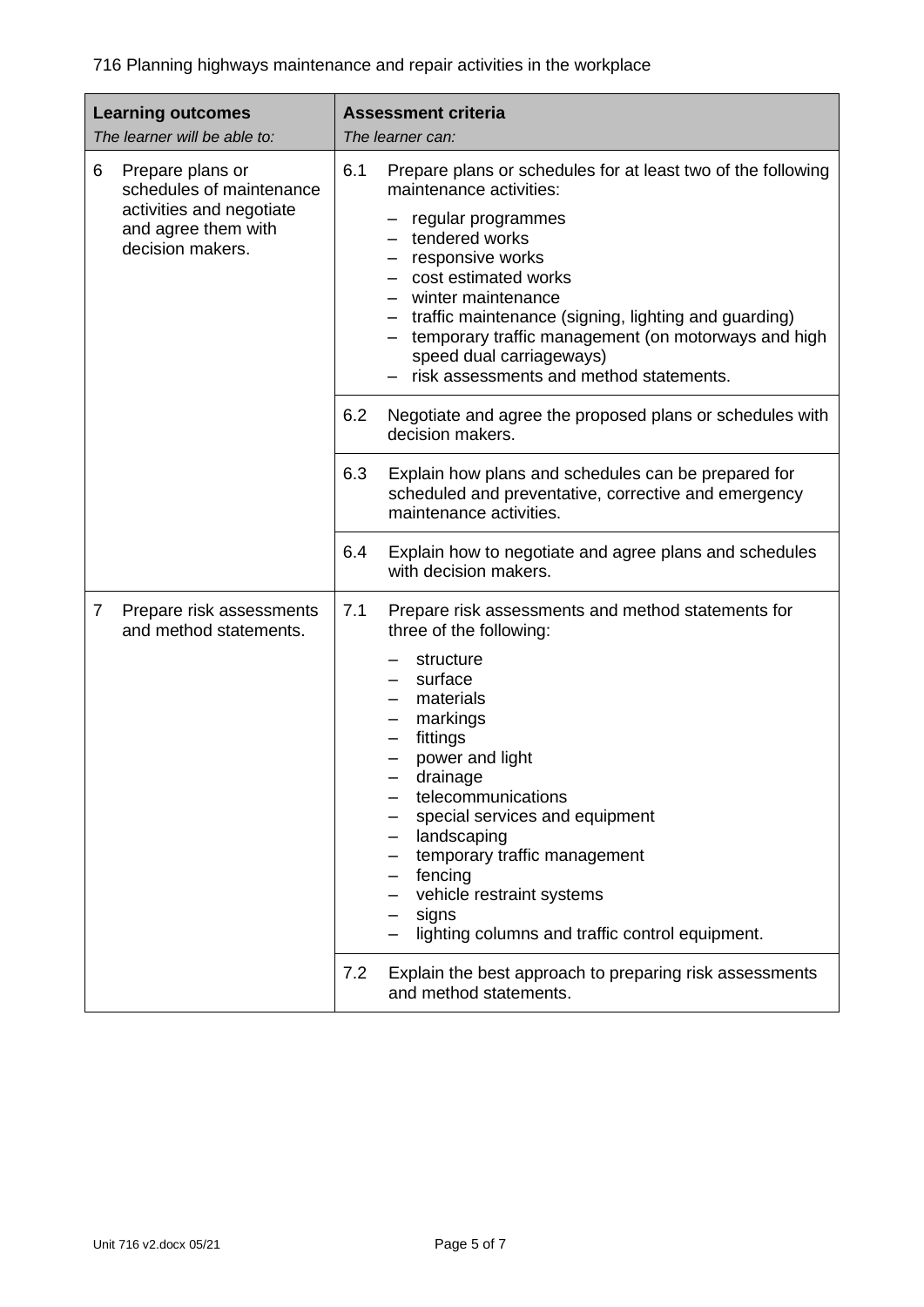| <b>Learning outcomes</b><br>The learner will be able to: | <b>Assessment criteria</b><br>The learner can:                                                                                                                                                                                                                                                                                                                                                |  |
|----------------------------------------------------------|-----------------------------------------------------------------------------------------------------------------------------------------------------------------------------------------------------------------------------------------------------------------------------------------------------------------------------------------------------------------------------------------------|--|
|                                                          | Describe how to identify and rate the range of risks for the<br>7.3<br>following:<br>structure<br>surface<br>materials<br>markings<br>fittings<br>power and light<br>drainage<br>telecommunications<br>special services and equipment<br>landscaping<br>temporary traffic management<br>fencing<br>vehicle restraint systems<br>signs<br>—<br>lighting columns and traffic control equipment. |  |
|                                                          | 7.4<br>Describe why preparing risk assessments and method<br>statements is required.                                                                                                                                                                                                                                                                                                          |  |
|                                                          | 7.5<br>Explain why it is important to identify and rate risks.                                                                                                                                                                                                                                                                                                                                |  |
| Prepare plans and<br>8<br>schedules.                     | 8.1<br>Prepare plans and schedules for two of the following<br>maintenance activities:<br>winter maintenance<br>traffic maintenance (signing, lighting and guarding)<br>temporary traffic management (on motorways and<br>high-speed dual carriageways)                                                                                                                                       |  |
|                                                          | 8.2<br>Explain how to prepare plans and schedules for the<br>following maintenance activities:<br>winter maintenance<br>traffic maintenance (signing, lighting and guarding)<br>temporary traffic management (on motorways and<br>high-speed dual carriageways)                                                                                                                               |  |